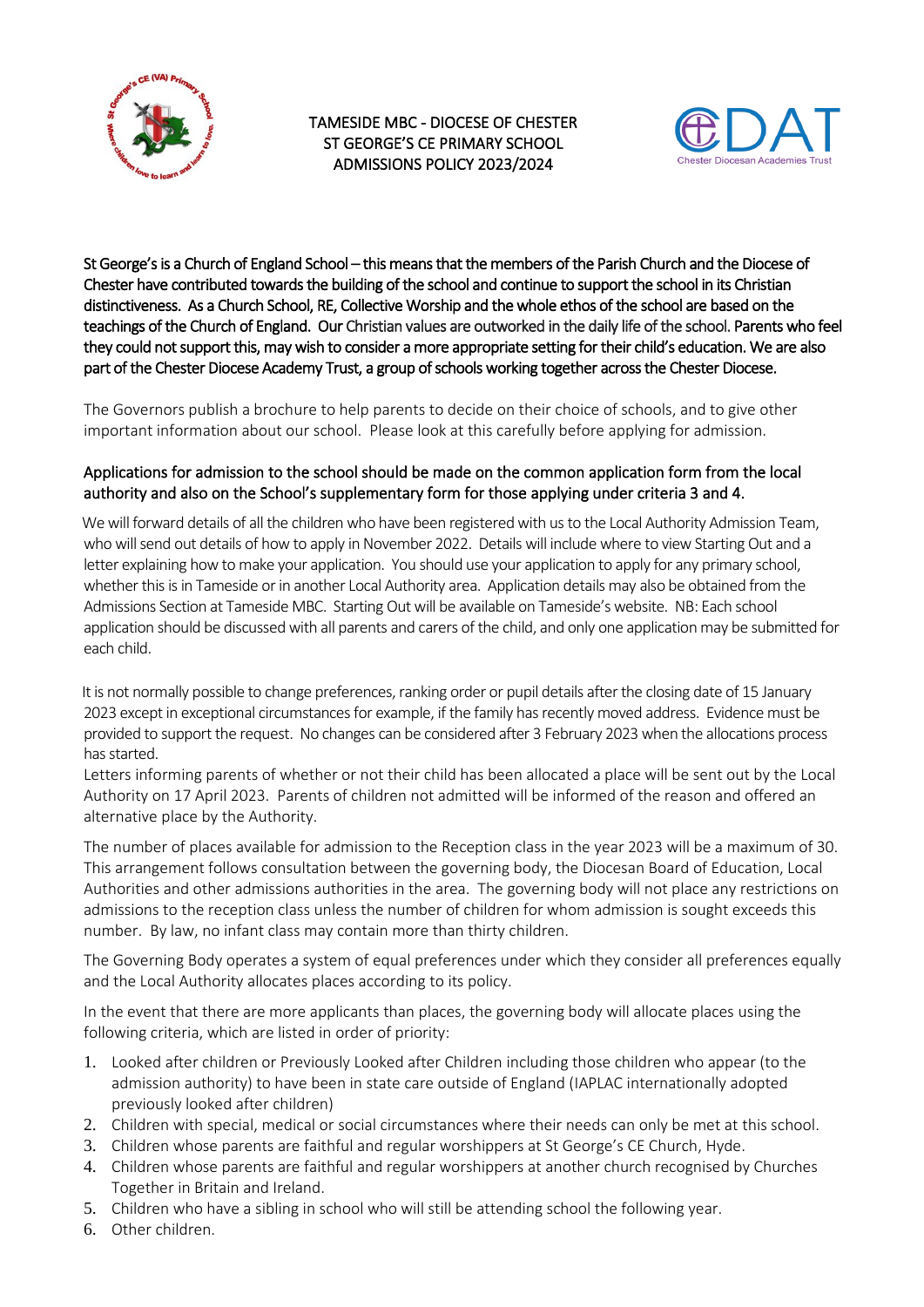#### Notes

- 1. Looked after children or children who have previously been looked after but immediately after being looked after became subject to an adoption, residence, or special guardianship order."A looked after child is a child who is (a) in the care of the local authority, or (b) being provided with accommodation by a local authority in the exercise of their social services functions (see the definition in the section 22 (1) of the children Act 1989) including children who appear in (to the admissions authority) to have been in state care outside of England in line with the Admissions Code 2021.
- 2. Professional supporting evidence from eg a doctor, psychologist, social worker, is essential if admission is to be made under the criterion for special medical or social circumstances, and such evidence must set out the particular reasons why the school is question is the most suitable school and the difficulties which would be caused if the child had to attend another school. A panel of governors will make a decision as to whether to admit a child under this criterion, using the evidence provided. All information provided will be treated in the strictest confidence.
- 3. By "faithful and regular" we mean attendance at a minimum of one service per month during the six month period prior to the closing date for applications. A form (provided by school) completed by your church minister will be required as proof of attendance.
- 4. A parent is any person who has parental responsibility or care of the child. Where admission arrangements refer to 'parent's attendance at church' it is sufficient for just one parent to attend.
- 5. Siblings include full, step, half, foster, adopted brothers and sisters living at the same address and full brother and sister living apart.
- 6. Where the above criteria are not adequate to distinguish between requests for admission which cannot all be accepted without exceeding the admission limit, priority will be decided on the basis of the distance from the school to home, those living nearest being given priority. Distance will be measured as a straight line from the child's home address, using the address point assigned by the National Land and Property Gazetteer, to the main gate to the school property using the LA's school admissions data mapping software, which uses a Geographical Information System based on Ordnance Survey.
- 7. In the event of distances being the same for 2 or more applications where this distance would be the last place/s to be allocated, a random lottery will be implemented between the applications where the distance is the same. The random lottery will be carried out in a public place and supervised by someone independent of the school. All the names will be entered into a hat and the required number of names will be drawn out.

All children with fifth birthdays between 1 September 2023 and 31 August 2024 are admitted in September 2023. For children with a birthday after Christmas or after Easter parents may defer entry until later in the year and the head teacher should be consulted if this option is being considered.

Last year there were 43 applications for 30 places The Admissions Committee applied the criteria and offered places to

0 children under criterion 1 (Children in Care)

1 child under criterion 2 (special medical or social circumstances affecting the child where these needs can only be met at this school)

0 children under criterion 3 (Children whose parents are faithful and regular worshippers in the Parish Church of St George's.)

0 children under criterion 4 (Children whose families are faithful and regular worshippers of another Church as recognised by Churches Together in Britain and Ireland)

8 children under criterion 5 (Children who have a sibling in school who will still be attending school the following year)

21 children under criterion 6 (Other children by distance)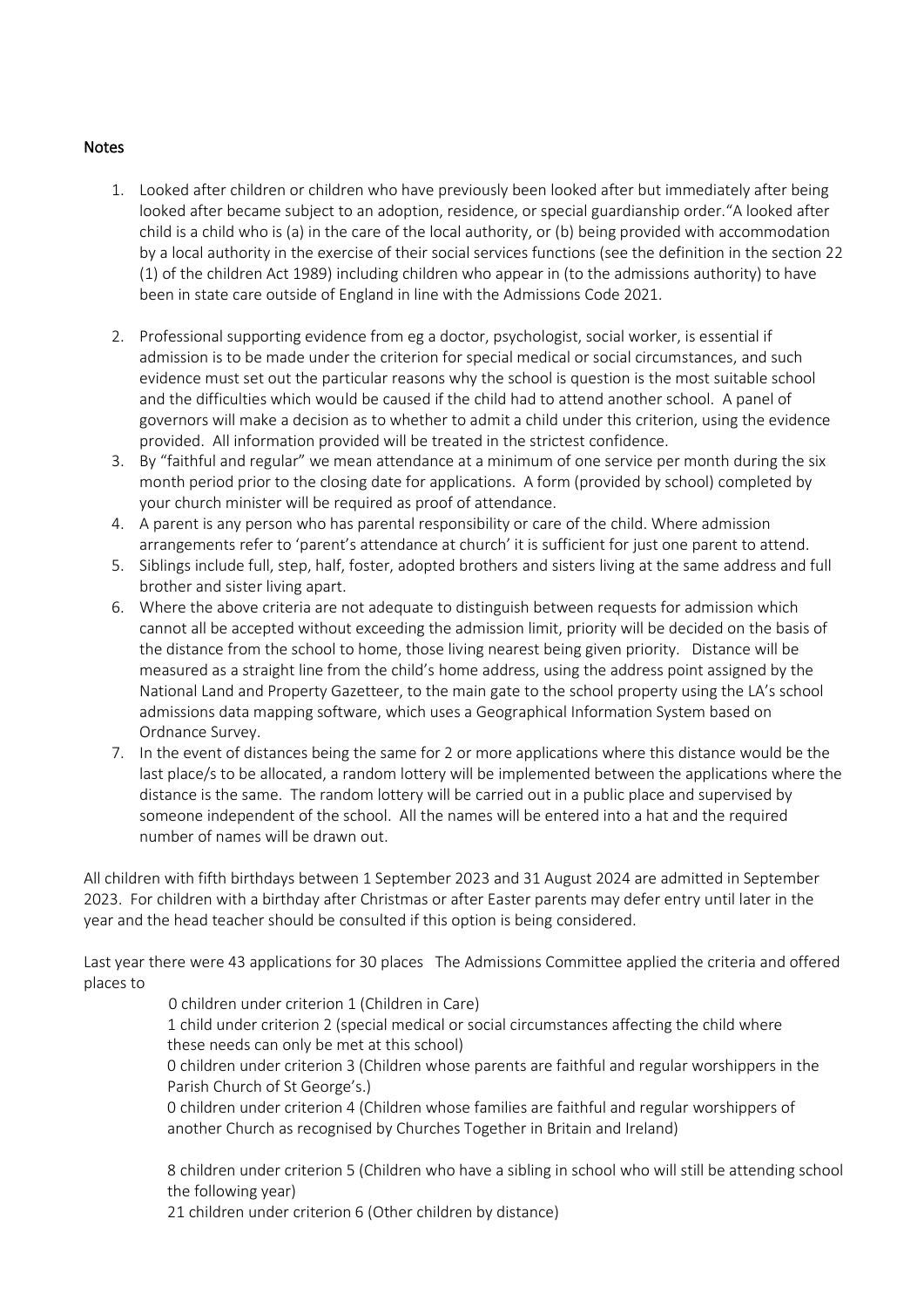### Children with an Educational Health Care Plan

Section 324 of the Education Act 1996 requires the governing bodies of all maintained schools to admit a child with an EHCP that names their school.

#### Late Applications for Admission

The closing date for applications in the normal admissions round is 15 January 2023. Applications received after this date will be considered after all applications received on time have been processed.

#### Waiting List

If the school is oversubscribed the governors will maintain a waiting list. The waiting list will operate until the end of Autumn term 2023 for those parents who have submitted an appeal or who have opted to go on the list. All pupils on the waiting list will be ranked according to the oversubscription criteria. Placeswill be offered, should any become available, to the highest ranked applications received by the date the place becomes available. If new or late applications have a higher priority under the oversubscription criteria, they will be ranked higher than thosewho have been on the list for some time. A significant change of circumstances, such as a change of address, will be taken into account: evidence must be provided. Children who have been referred under the local authority's Fair Access protocol or who are the subject of a direction by the local authority to admit must be given preference over any other children on the waiting list.

#### Address of Pupil

The address from which distance will be measured will be the permanent residential address, at the time of application, of the parent with whom the child is normally resident. Where a child lives with parents with shared responsibility, each for part of a week, the home address is the address from which the child travels to school for the majority of school days per week. If the number of days is exactly equal the home address will be that of the parent who receives the Child Benefit. Where there is dispute about the correct address to use, the governors reserve the right to make enquiries of any relevant third parties, e.g. the child's GP. For children of UK Service personnel and other Crown Servants returning to the area proof of the posting is all that is required.

#### Non-Routine Admissions

It sometimes happens that a child needs to change school other than at the "normal" time; such admissions are known as non-routine admissions. The local Authority co-ordinates all in- year admissions and parents should refer to its co-ordinated scheme.

### Appeals

Where the governors are unable to offer a place because the school is over subscribed, parents have the right to appeal to an independent admission appeal panel, set up under the School Standards and Framework Act, 1998, as amended by the Education Act, 2002. Parents will be allowed at least 20 school days from the date of notification that their application was unsuccessful to submit their appeal. Parents will have the opportunity to submit their case to the panel in writing and also to attend in order to present their case. You will normally receive at least 10 school days' notice of the place and time of the hearing.

If your child was refused a place in Reception or Key Stage 1 because of Government limits on Infant class sizes, the grounds on which your appeal could be successful are limited. You would have to show that the decision was one which in the circumstances no reasonable governing would have made, or that your child would have been offered a place if the governors' admissions arrangements had been properly implemented. Please note that this right of appeal against the governors' decision does not prevent you from making an appeal in respect of any other school.

### Fraudulent Applications

Where the governing body discovers that a child has been awarded a place as the result of an intentionally misleading application from a parent (for example a false claim to residence in the catchment area or of involvement in a place of worship) which effectively denies a place to a child with a stronger claim, then the governing body is required to withdraw the offer of the place. The application will be considered afresh and a right of appeal offered if a place is refused.